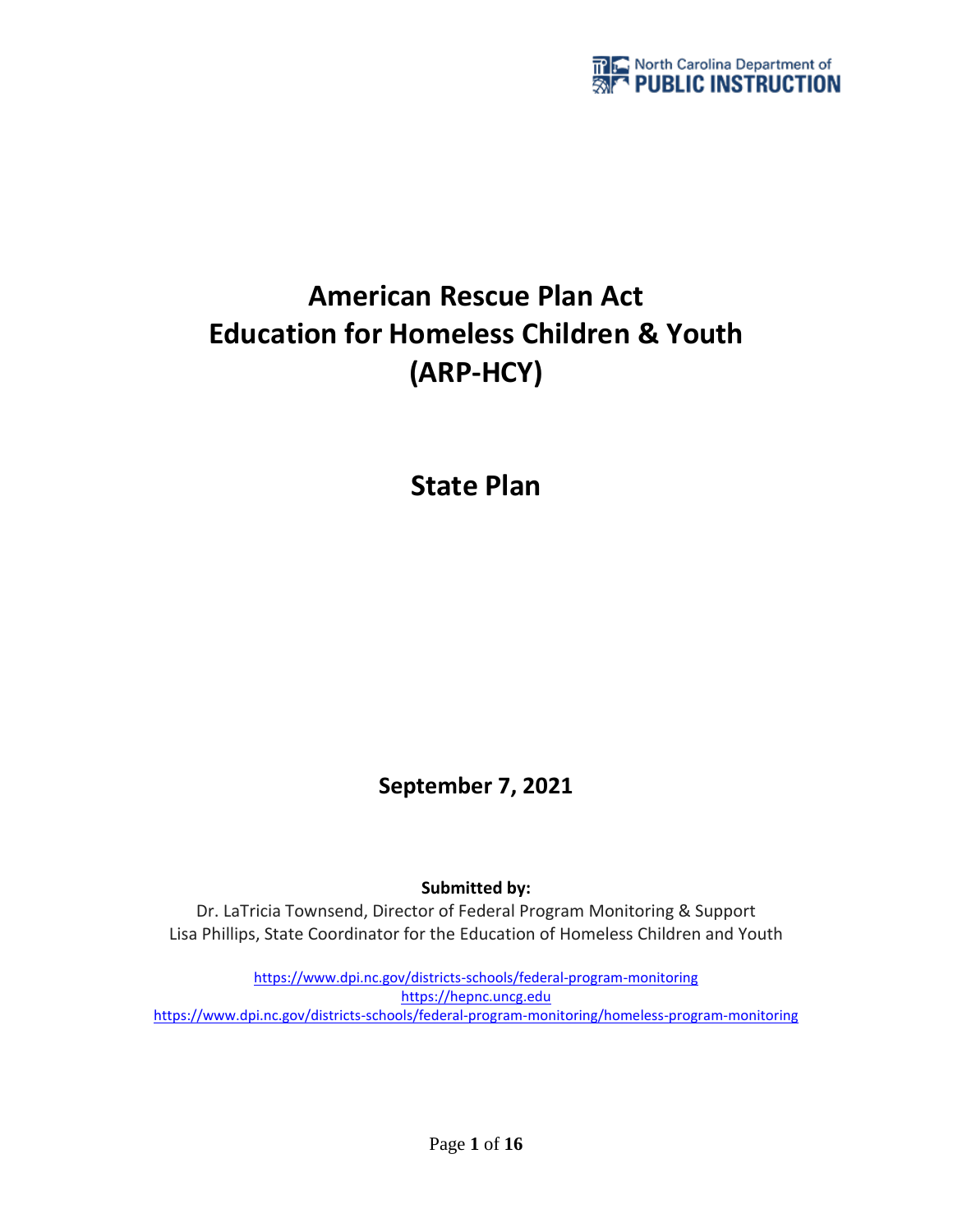

#### *Overview*

#### *Pandemic Impact on Students Experiencing Homelessness*

Homeless liaisons across the state of NC have faced several issues with identifying and serving students experiencing homelessness during the pandemic. Unfortunately, due to remote and blending learning environments and students not being face to face in the building, not all students experiencing homelessness were properly identified this past school year. In turn, there is now a spike in student identification across the state as students are beginning to report back to school. Additionally, community partners and services providers at the local level are working beyond their capacity to assist those in need. With some partners, there are limited or potentially no resources to help families right now. In many communities in the state, providers have had to close their doors and will not resume operations, thus causing a gap in meeting the current needs of those experiencing homelessness.

With the rise in homelessness, coupled with the reduction of resources, the needs of our students are growing. School districts across NC are in a position to address the impact of the pandemic and find ways to help students and families beyond the classroom doors. As educators, we will need to concentrate on the loss of learning, the trauma, the social and emotional needs students now face. To successfully do this, increasing human resources at the local and state level is necessary. There will be a need for timely and relevant services as well innovative approaches for providing wrap-around services to students. We will need to expand on and make modifications to the current delivery of services to specifically deal with further challenges that have, and are evolving, from the pandemic with students and families, including how we also meet the needs of educators.

While recognizing the impact that the pandemic has had and continues to have on our students, we also need to understand that the road to recovery will expand beyond many of our students' academic careers. Children who are currently zero to five years old and have not been enrolled in an early learning program will enter our schools with a set of needs that we have not seen before. Homeless liaisons, school district personnel, parents, local partners, and the state office will all need to work together to identify, plan, and address the impacts of the pandemic. High school students will also need support to fill in the gaps of missed learning and develop the skills and knowledge necessary to prepare for transition into college, the workforce, or the military. The allocations listed below for the EHCY Program from the USDE will be critical to beginning the process for recovery and moving our students forward for academic success.

| ARP - HCY I Total Allocation for NC<br>\$5,894,156.00 | ARP - HCY II Total Allocation for NC<br>\$17,694,073.00 |
|-------------------------------------------------------|---------------------------------------------------------|
| NC Awarded Funding: April 23, 2021                    | NC Application Accepted by USED: July 26, 2021          |
| Allocations:                                          | Allocations:                                            |
| Current Subgrant & Mini-grant Recipients              | Title I per-pupil formula                               |
| <b>USDE Recommendation</b>                            | and                                                     |
| <b>Addendum Application</b>                           | McKinney-Vento 2018-2019SY Data                         |
| Recipients:                                           | <b>EHCY State Plan:</b>                                 |
| 127 LEAs & Charter Schools                            | September 7, 2021                                       |
| Includes one consortium of three LEAs                 |                                                         |

#### *Input on the EHCY State Plan*

Input regarding the impact of the pandemic on students, education, services, allotting ARP funding to districts and community–based organizations, and activities needed to meet the needs of students at the local and state level was requested from the following groups through meetings, consultations, and focus groups:

- NCHEP staff and Leadership Team
- McKinney-Vento subgrantees
- Homeless liaisons without subgrant funding
- Homeless liaisons in LEAs, charters, lab, ISD, and virtual schools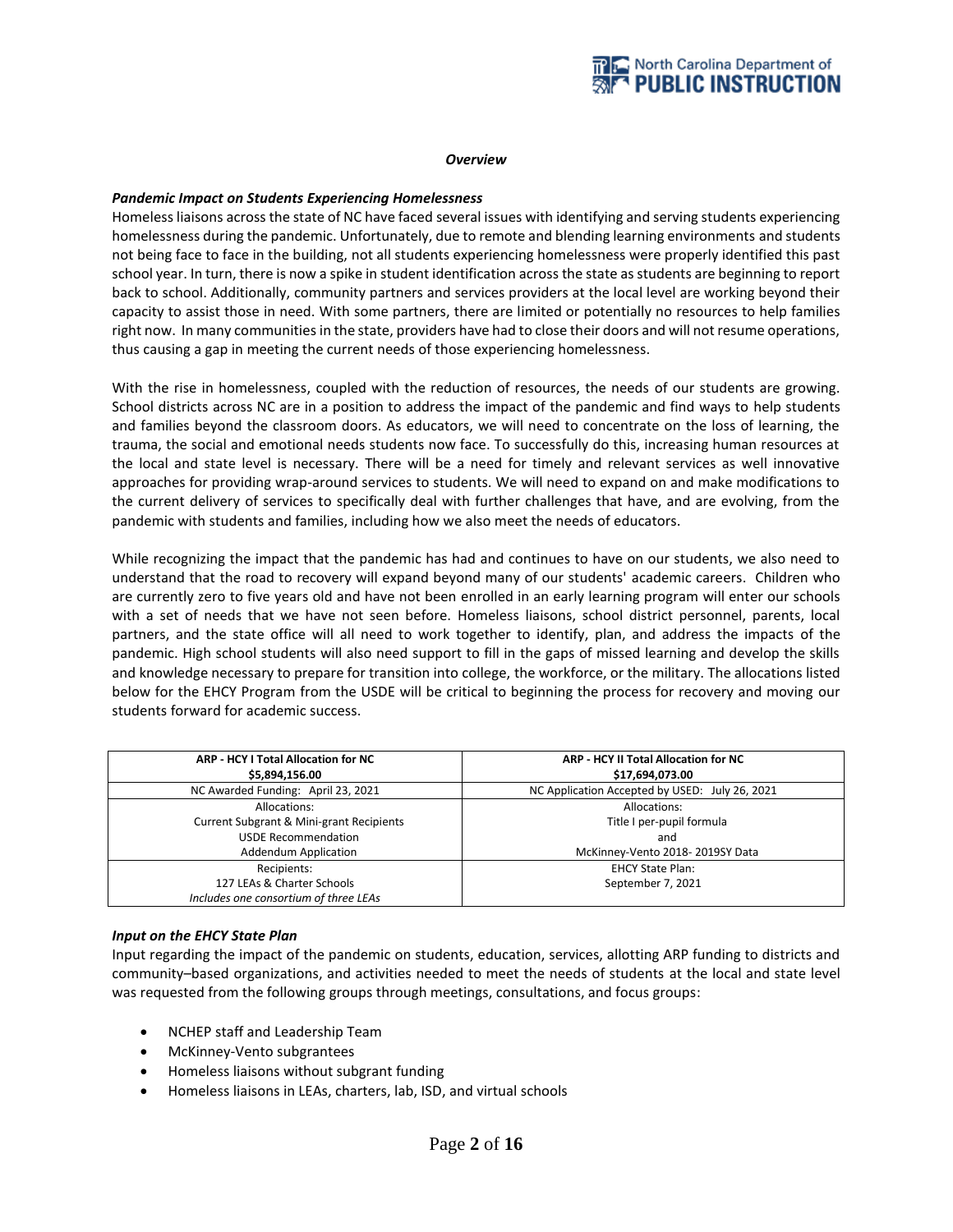

- Collaborative partners at the state and national level
- State Coordinators Ad Hoc Groups, Cohorts, Mentors
- Others

Information collected contributed to the development of the NC Education for Homeless Children and Youth (EHCY) State Plan. Questions regarding the state plan should be addressed with Mrs. Lisa Phillips, the State Coordinator for the program, and Dr. LaTricia Townsend, Director of Federal Program Monitoring Support with the NC Department of Public Instruction.

#### **ARP Homeless I**

*Explain how the SEA has used or will use up to 25 percent of funds awarded under ARP Homeless I for State-level activities to provide training, technical assistance, capacity-building, and engagement at the State and LEA levels, including support to LEAs to increase access to summer programming in 2021. This must include how the SEA has supported LEAs to plan for and provide wrap-around services, in collaboration with State and local agencies for immediate needs this spring 2021, and how it will support LEAs for the school year 2021-2022. In addition, this should include the extent to which the SEA has or plans to build capacity in LEAs that have not received an EHCY subgrant in the past in order to ensure that these LEAs are well-prepared to utilize the funds provided in ARP Homeless II.*

# *Technical Assistance, Training, Capacity Building & Engagement in LEAs*

The SEA utilized the set-aside from the annual state allocation to provide the technical assistance, coordination with grantees, capacity-building and the engagement at the state and with LEAs, including our charter schools, rather than utilizing the SEA set-aside from ARP Homeless I funding for activities in spring and summer 2021. Since the pandemic's start, the North Carolina Homeless Education Program (NCHEP) has collaborated at the local, state, and national levels to learn about challenges districts and programs were facing and identifying services that would support vulnerable populations in the educational setting. More recently, consultations and specific tasks have been conducted with homeless liaisons in LEAs, charters, labs, ISD, and virtual schools to help navigate the recent funding provided to the state. Through regional sessions, tier level meetings with current subgrantees, meetings with those that receive no subgrant funds, hosting weekly platforms for discussions on the ARP, and for liaisons to have dedicated time to learn from one another about what is working since the onset of the pandemic, have been conducted routinely. The identification of innovative wrap-around services in sessions has been documented, collected, then provided to homeless liaisons across the state for consideration in their programs and utilized in developing this plan. In addition, the recent consultation meetings focused on funding, NC state plan and inclusion of homelessness, and the specifics of the EHCY state plan, along with other information regarding the ARP for stakeholder input. For each session, wrap-around services and summer programing that districts have hosted onsite and virtually have also been discussed.

#### *Capacity Building & Engagement in SEA*

Across the divisions at the Department of Public Instruction (DPI) and with state partners such as the NC Coalition to End Homelessness, including the Continuum of Care and Balance of State, the Department of Health and Human Services, Department of Child Development and Early Education (DCDEE), NC Head Start, Yay Babies, the Governor's Council on Homeless Programs, the State Covid Response Committee, Higher Education Institutes, Juvenile Justice, and with national partners that included the US Department of Education (USDE), National Center for Homeless Education (NCHE), National Association for the Education of Homeless Children and Youth (NAEHCY), School House Connection (SHC), State Coordinators, and other stakeholder convenings have been consistently conducted and will continue to address the academic, emotional, and social needs of students experiencing homelessness. Discussing the array of wrap-around services and collaboration efforts will support NCHEP and local programs with decision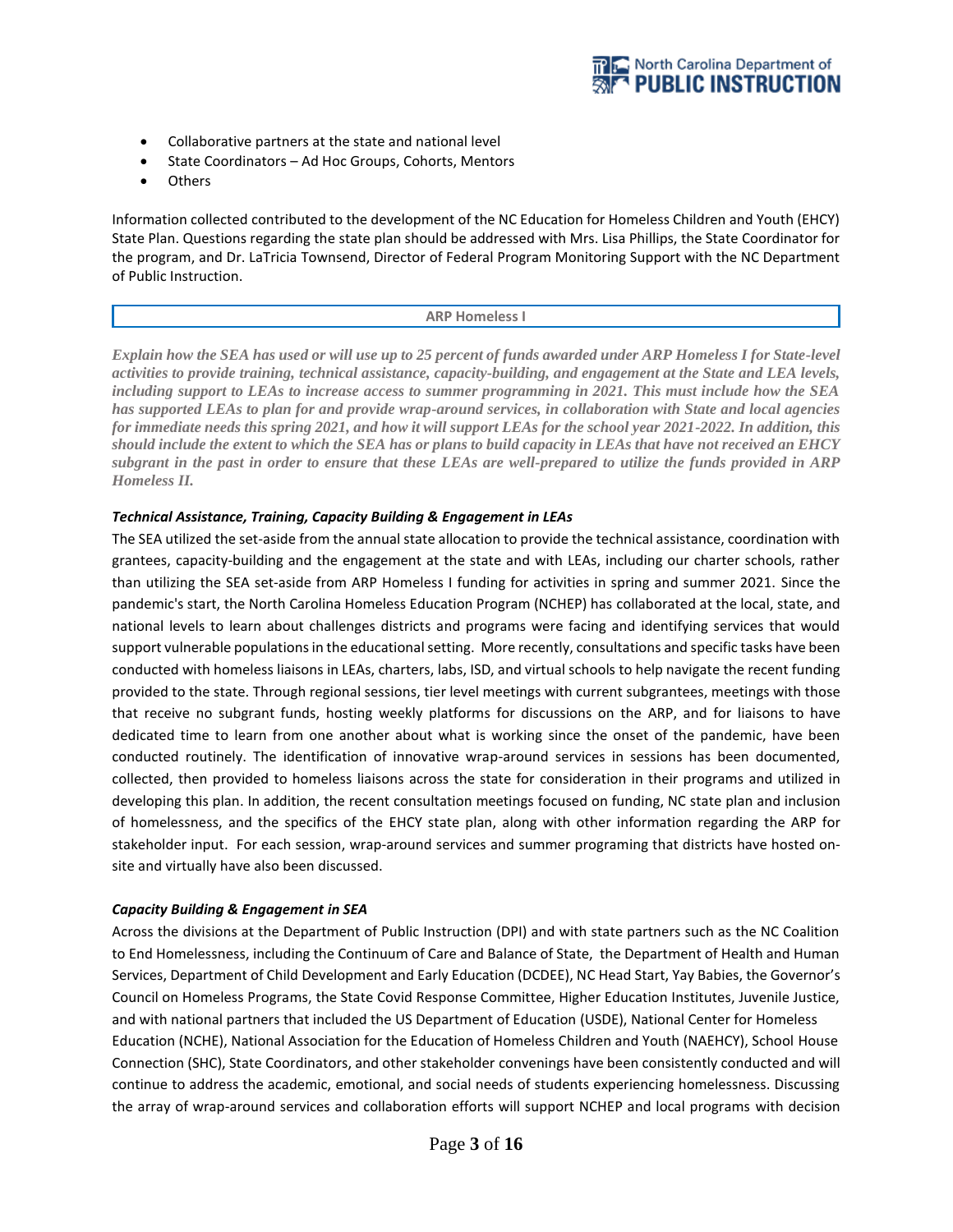

making for program implementation and compliance with the law while reducing duplication efforts, identifying areas to leverage funding, expediting programs, and enhancing services to promote student development.

# *State-Level Activities (25%)*

#### *Trauma-Informed-Care, Rights & Awareness*

All homeless liaisons in the state were provided materials on Trauma-Informed Care, including a study book. The resources were to be reviewed in preparation for training that will be offered in the fall. The NC educational rights posters, awareness posters, and information flashcards to increase awareness in their school community were also sent out. In addition, the NCHEP website was updated frequently with resources that the homeless liaisons and other school officials could utilize during the pandemic.

# *Needs Assessments, Evaluations, Community Reviews & Collaboration*

The homeless liaisons in districts that are receiving subgrant and mini-grant funding are approved for ARP-I funding. Each has been requested to conduct reviews of their current needs assessments and update them accordingly. An addendum form will be provided for liaisons to conduct community program and services reviews and include it with their need's assessments. The addendum will require all ARP funding activities, student data, including attendance, academics, and discipline concerns, and have a focus on community-based organizations and partnerships with those who are well-positioned to identify students experiencing homelessness. In addition, the addendum will need to address underserved populations and the action steps to working with them. The information will be submitted to the State Coordinator's Office for review. Feedback will be provided to liaisons along with needed technical assistance. Support for working on the addendum to the needs assessment and follow-up will occur during annual compliance forums, the Learning Institute, Program Quality Reviews (monitoring), the end-of-year reporting, and the annual funding meeting that recipients must attend.

For districts and charter schools who do not receive ARP I or other subgrant funding, they will be provided with an additional form to support their current action plans that will capture the activities they will conduct to support students impacted by the pandemic, include concerns with student data, specifically on attendance, academics, discipline, etc., and action steps to take. In addition, partnerships with community programs and service providers will be requested in their plans, including how the identification of needs and resources that the liaison and their partners feel the Office of the State Coordinator can provide support in. This additional form will be provided in work sessions with homeless liaisons who will also be required to bring to the meeting at least one partner from community-based organizations that are well-positioned to identify children and youth experiencing homelessness in historically underserved populations such as rural children and youth, Tribal children and youth, students of color, children, and youth with disabilities, English learners, LGBTQ+ youth, and pregnant, parenting, or caregiving students experiencing homelessness. The purpose of the meeting will be to review the additional requirements and determine how they will connect students and their families to educationally related support and wrap-around services. Additionally, at least one other partner from either the school setting or another community-based organization that focuses on early education and or higher education will be encouraged to participate in the work sessions. Those who attend the workshop will then apply for a mini-grant to support the agreed-upon projects. Funding from remaining ARP I and or II Funding will be utilized to award grants.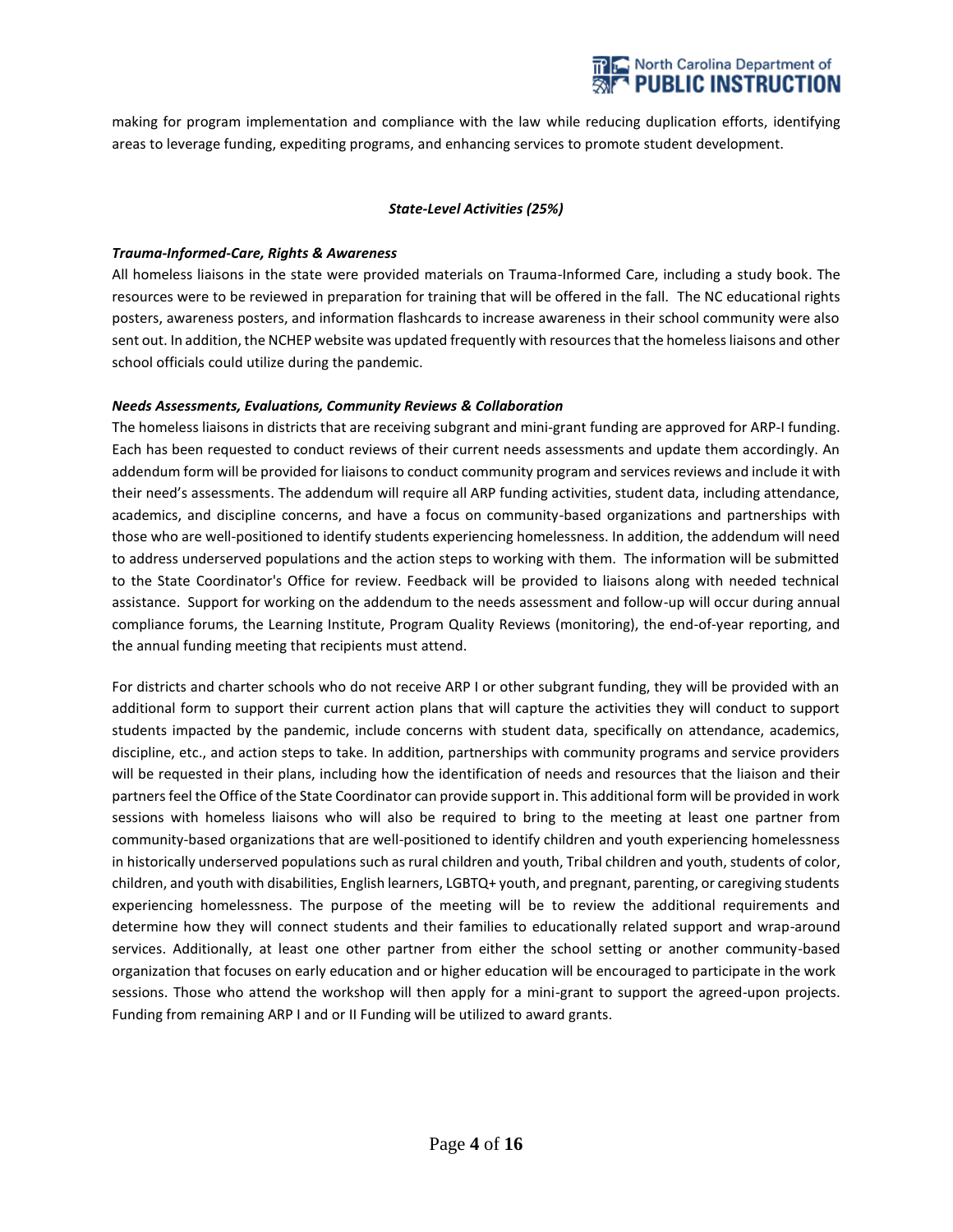

#### *Tracking Documents*

An additional tracking form for documenting students identified and the services provided at the local level was established by the State Coordinator. After the end of year reporting, some homeless liaisons received a comprehensive attestation document to complete. The form requested specific reasoning on significant changes in identification rates and steps for improving identification to serve students impacted by the pandemic. For subgrantees, the end-of-year reporting captured successes, challenges, and needs liaisons faced from the pandemic. For non-subgrantees, surveys were conducted to capture the equivalent information. The responses will be used in future professional development, training, monitoring, data analysis, and other technical assistance that the Office of the State Coordinator offers to liaisons for preparing to use ARP funding with or without subgrant funds, identify appropriate wrap-around services, and meeting student needs in the school year.

#### *System Protocols*

A systemwide protocol to support local homeless liaisons and their programs to ensure families and students experiencing homelessness could access nutritional food, PBT cards or apply for them, obtain school supplies, connectivity devices, and other immediate community services were established. In addition, to ensure consistency in the state and provide support, communications by email, Listservs, websites, text messages, emails, posters, community flyers, the media, home visit door tags, and in the meal-pack newsworthy notes provided from mobile meal sites included valuable resources for educators, families, and students on services, resources, and summer school programs, including extended care for young children experiencing homelessness.

#### *House Bill & Summer Learning*

North Carolina passed House Bill 82, also called the Summer Learning Choice for Families bill. This bill required all school districts to offer at least six weeks of in-person summer school for K-12 students who had fallen behind during the COVID-19 pandemic. NCHEP provided technical assistance to district liaisons on working at the local level to ensure that identified students with academic needs were included in this summer program. Districts provided transportation to identified students to their school of origin for the summer program; ARP I funding will be utilized for the excess cost of transporting students. Some districts extended the summer program for longer than the required six weeks to their identified students. Collaboration efforts were made between districts to ensure students experiencing homelessness were enrolled in the summer program either on-site or virtually. These summer programs required social-emotional activities as well as physical activities. Districts extended social workers hours for the summer to support identified students and their families at the end of school and before the 2022SY began. Educational summer packets were provided in districts to all identified students, especially those who could not attend the summer program. There were a few districts that extended their program to PK students as well. Several districts used funds to provide additional programs outside of the House Bill 82 program. These programs offered academic enrichment activities as well as wrap-around service supports to students. As students begin a new year, extended school day services will be offered and paid for with ARP funding. This will include before and after school, during teacher workdays, holidays, and other scheduled breaks and into the summer of 2022. Collaboration and services provided have been with and will continue at local libraries, shelters, the Boys & Girls Clubs, YMCA, University/College Campuses, Foundations, Churches, and other community-based organizations that are wellpositioned to identify children and youth experiencing homelessness with historically underserved populations such as rural children and youth, Tribal children and youth, students of color, children and youth with disabilities, English learners, LGBTQ+ youth, and pregnant, parenting, or caregiving students experiencing homelessness, and connect them to educationally-related support and wrap-around services.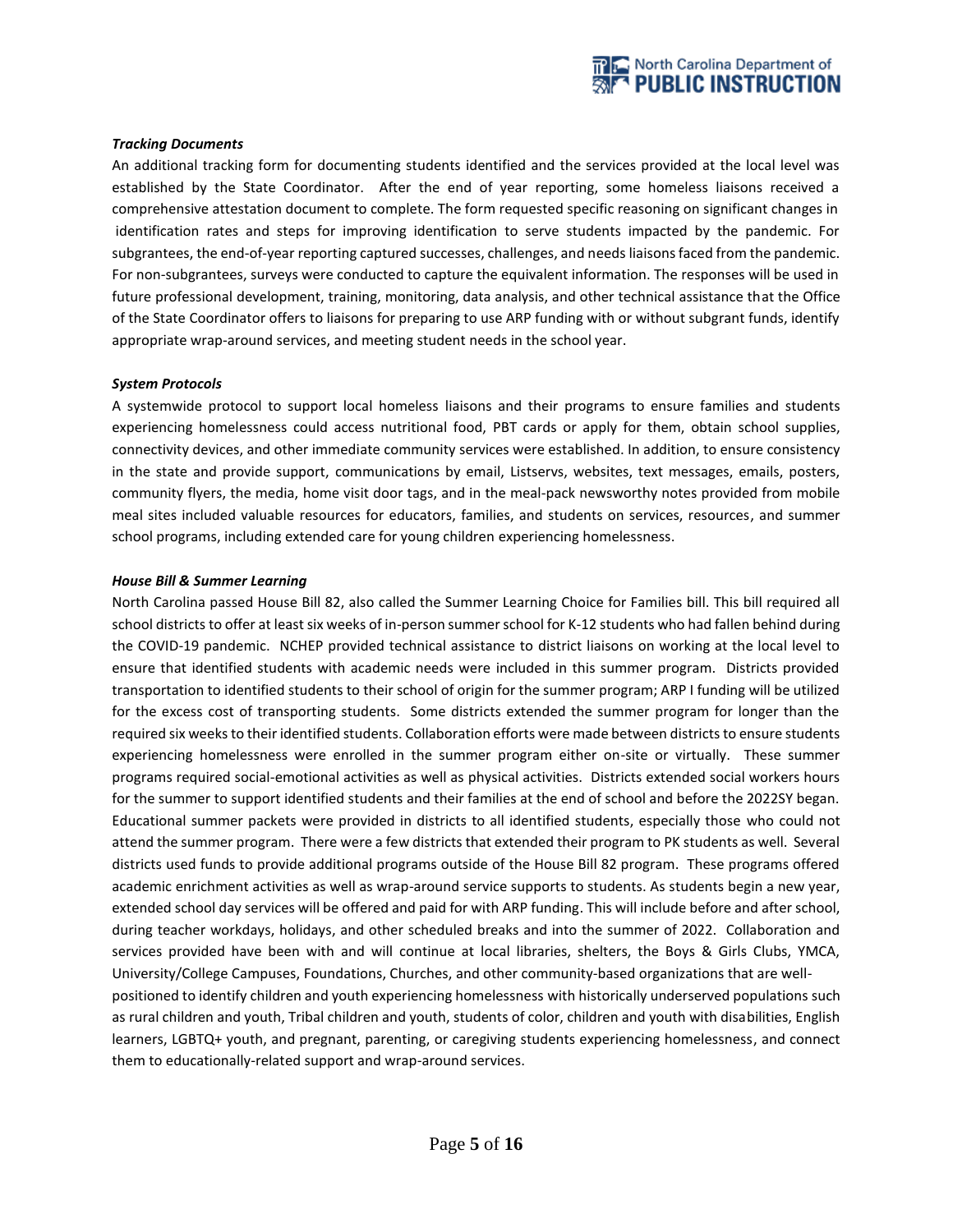

# *Program Specialist for Moving Forward*

To ensure compliance with the McKinney-Vento Act, the ARP I and II funding, and to be able to provide quality technical assistance to district homeless liaisons across the state, these funds will be beneficial to increasing human resources at the state level. North Carolina has over 320 homeless liaisons, with the state office only

having two full-time program specialists along with the State Coordinator implementing the McKinney-Vento Act and ensuring compliance throughout the state through trainings, professional development, monitoring, resource development, funding oversight, updating needs assessments to include action steps for working with students impacted by the pandemic, and other required tasks as prescribed in the law. The additional support in the NCHEP would allow for there to a more intentional focus on the highest needs across the state, focus on intensive and specific training needs, support homeless liaisons with the increase of student identification and demands from the pandemic, and conduct program quality reviews (monitoring) as required under the law. Thus, the Office of the State Coordinator will utilize no more than 25% of ARP funding to increase staffing that will support collaboration at the local and state level, provide training and professional development opportunities to homeless liaisons, and support districts in understanding the unique needs of students in transition, and how to serve them for academic success effectively. This would include services such as Social-Emotional Learning (SEL) and Trauma-Informed Care (TIC). In addition, the program needs assessments, sustainability of the local programs and services beyond funding, best practices, data analysis, and reporting of ARP will be priority areas. With funding an **additional Program Specialist of ARP**, other activities that will be conducted include:

- Expanding on **Annual Learning Institutes for LEAs and Charter Schools** for professional development to homeless liaisons and homeless support staff. Specific sessions will be provided to address pandemic needs in the school setting, with the local homeless education program, and with students. Topics and resources offered on Social and Emotional Learning, Trauma-Informed Care, and other related resources.
- Actively supporting and establishing a **state-level convening of homeless partners** to share challenges and successes, develop MOUs, identify new, efficient ways of serving all the needs of students who experience homelessness in NC due to the pandemic.
- Work with homeless state partners to provide regional round tables for homeless liaisons and their local partners, such as early education, higher education, housing, etc., to address county-specific challenges and needs. Develop MOU's, action plans, discuss pertinent topics to the region that will increase communication while also discovering innovative ways to meet the needs of students and their families that are experiencing homelessness in the region.
- Provide the new homeless liaison training sessions specific to the pandemic, including academic services and funding to ensure liaisons are effectively implementing and managing the homeless education program.
- Provide **professional development funding to homeless liaisons, including those in charter schools, that do not receive funding** to attend homeless education conferences approved by the State Coordinator for the EHCY, such as the National Association for the Education of Homeless Children and Youth (NAEHCY) Conference, Elementary and Secondary Education Act (ESEA) Conference, etc. In addition, those receiving funding would be required to share relevant information learned about homelessness, the pandemic, and best practices for serving students experiencing homelessness.
- **Expansion of the NCHEP website** to include additional resources for liaisons on ARP funding, strategies, resources, sample forms, training, and data.
- Create **safety, educational, and disaster backpacks** for children and youth affected by and that are continuing to be faced with challenges from the pandemic and future pandemics that may impact that during the school year: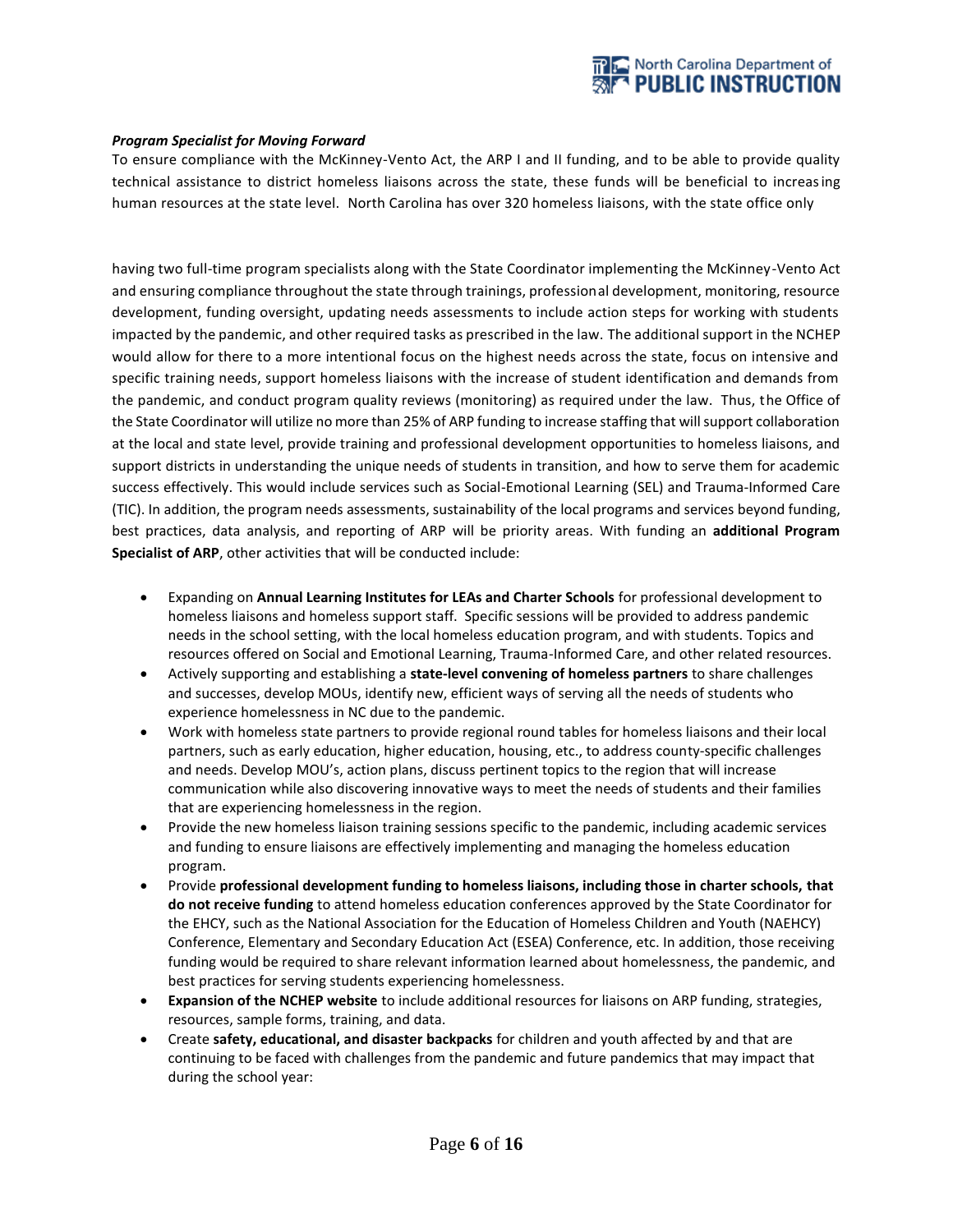

- o **Safety backpacks:** Cellular phones to stay connected to school staff to promote continuous attendance and full school participation. Flashlight, blanket, emergency food packet (or a food voucher), and other items identified by the liaisons would be included.
- o **Educational backpacks:** Early education packets to support learning, classroom assignments, and homework during times of transition between housing locations. Items might include connectivity devices for completing assignments. Basic school supplies such as pencils, pens, and paper. Resource document with common homework help, resources.
- o **Disaster backpacks:** Students affected by the pandemic and a natural disaster would be eligible to receive a bag filled with needed academic and safety supplies. Items may include hygiene items, flashlight, blanket, emergency food packets/vouchers, Cellular phone, connectivity devices, and other items identified by the local liaison.

*Provide how the SEA has used or will use their funds for State-level activities to provide support to LEAs to increase access to summer programming and plan for and provide wrap-around services for summer 2021, in collaboration with State and local agencies and other community-based organizations.*

# *State-Level Activities to Support Summer Programming*

While NCHEP provided extensive support to districts through technical assistance and coordination with grantees, it was not funded through ARP Homeless I funding. As mentioned above, North Carolina passed House Bill 82, also called the Summer Learning Choice for Families bill. This bill required all school districts to offer at least six weeks of in-person summer school for K-12 students who had fallen behind during the COVID-19 pandemic. NCHEP guided district liaisons on working at the local level to ensure that identified students with academic needs were included in this summer program. Districts were allowed to use McKinney-Vento funds to provide transportation to identified students to their school of origin for the summer program. Some districts extended the summer program for longer than the required six weeks to their identified students. Collaboration efforts were made between districts to ensure students experiencing homelessness were enrolled in the summer program. These summer programs required social-emotional activities as well as physical activities. Districts extended social workers hours for the summer to provide support for identified students and their families. Educational summer packets were provided to all identified students in some districts, especially those who could not attend the summer program. There were a couple of districts that extended their program to PK students. Several districts used funds to provide additional programs outside of the House Bill 82 program. These programs offered academic enrichment activities as well as wrap-around service supports to students.

# *Planning Wrap-Around Services & Collaborations*

NCHEP provided support to districts through technical assistance and coordination with grantees however, it was not funded through ARP funding. NCHEP supported LEAs and charter schools by providing opportunities to hear from others on summer programs and coordinating site visits (or virtual, if needed) with districts that have already successfully implemented summer programs. Homeless liaisons across the state who requested assistance with ideas regarding setting up and implementing a summer program were provided with ideas, contact information for successful districts, and offered coordination on visiting current LEA summer programs if desired. Local programs consisted of LEA and community programs, such as the YMCA and the Boys & Girls Club. All traditional LEAs in NC were required to provide summer school options for all students. Hence, liaisons worked in tandem with local LEA staff to ensure that all McKinney-Vento students could fully participate in the required state offerings of summer school.

NCHEP provided information and referrals through Listserv, email, and conversation with liaisons on community agency offerings of assistance for items such as food, physical and mental health needs, trauma, childcare, housing, etc. NCHEP provided technical assistance as requested in developing strategies for serving identified students, as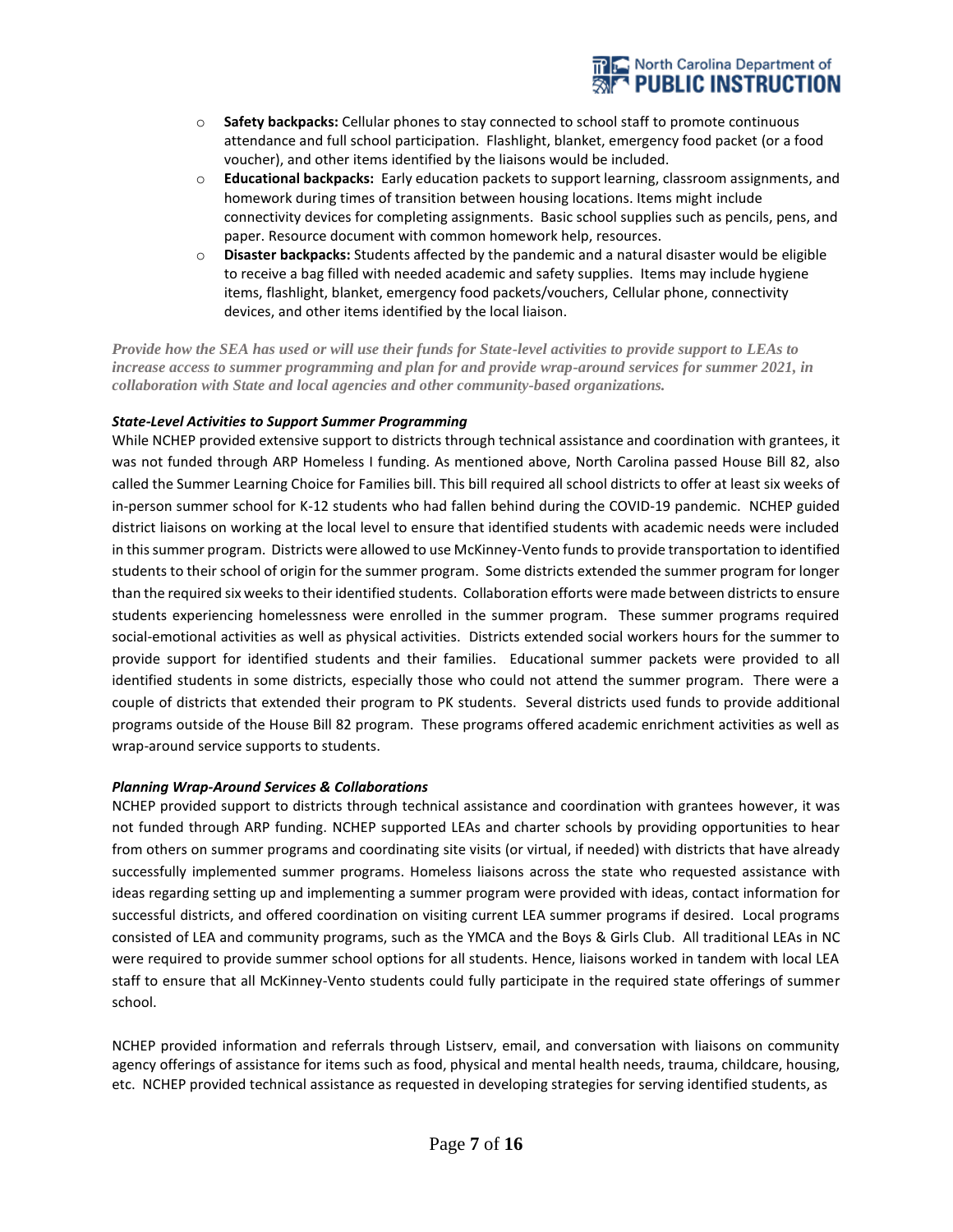

needed, throughout the summer with referrals for needed items such as housing, food, childcare so parents could work. Vendors on the state approval list worked with NCHEP to provide materials to needed programs to support the unmet needs of students experiencing homelessness. Discussions are continuing for serving homeless students beyond the school day during our weekly platforms, round table discussions, small group sessions, subgrant tier meetings, and program quality reviews.

While the Charter Schools in NC were not required to provide summer school to students, any charter school student experiencing homelessness who needed summer academic assistance was allowed to participate in the summer school program offered by the neighboring LEA. In addition, multiple homeless liaisons across the state also provided a specific McKinney-Vento summer program that focused on academics, SEL, etc., that ran in tandem with the LEA required summer school program.

*Share how the SEA has used or will use at least 75 percent of funds awarded under ARP Homeless I for distribution*  to LEAs in accordance with all requirements of EHCY. This must include the extent to which the SEA has or will *use funds to supplement existing EHCY subgrants to allow for more rapid fund distribution to address the needs of students experiencing homelessness and the extent to which the SEA analyzed and reviewed where there are significant concentrations of students and families experiencing homelessness across the State (including in LEAs that are not existing EHCY subgrantees), and how it has or will ensure that supports from ARP Homeless I can urgently reach them.*

# *Distribution of Funding (75%)*

As recommended by the U.S. Department of Education, the funds were made available to all current subgrant recipients by means of a successful submission of an addendum application to the current subgrant funding award. The amount awarded was based on the funding amounts that LEAs currently receive, which was doubled. Prior to receiving the ARP I funds in the state, a mini-grant was developed by the State Coordinator and offered to all the LEAs and charters which were not receiving a current subgrant and wanted to develop their program (new charters in particular and or expand on their current homeless education programs. Thus, the State Coordinator included those who applied for the mini-grant, the opportunity also to receive ARP I funding. Notices were provided in a Request for an Addendum to homeless liaisons during the annual compliance meetings, posted on the NCHEP website, included in the Office of Charter School newsletter, and sent out on the Title I the Superintendent Listserv. Emails, phone calls, and face-to-face meetings occurred when appropriate. The State Coordinator provided the addendum application to the current subgrant and mini-grant recipients. Eight weeks were provided to complete the addendum application, and weekly reminders were provided. The application process was simplified by providing drop boxes for choosing allowable activities, with an option to provide specific details on activities. All choices were consistent with the permissible activities with ARP I funding and the requirements under the McKinney-Vento Act. It was stated in the addendum application that while an emphasis on the identification, enrollment, retention and educational success of children and youth experiencing homelessness is always a priority, the additional funding needs to expand on meeting the urgent needs that have evolved from the pandemic. Activities were to include, but are not be limited to, academic, social, emotional, and mental health needs, including traumainformed care training, increasing the capacity of the local homeless education program by hiring or increasing staff time, and other activities that support the academic success of students experiencing homelessness. The State Coordinator held information sessions with homeless liaisons on applying and using the ARP-I funds and provided technical assistance to support program decisions for the funding. In addition, the addendum applications were reviewed for allowable activities, which are listed below.

# *Allowable Activities Requested*

- Tutorial services beyond the school day before and after school, in locations in the community like at shelters, libraries, and community centers
- Locating and contracting a safe place beyond the school day to work on class assignments, homework, and other projects
- Extend transportation services that provide access to attend educational opportunities that enhance full engagement in school, including academic enrichment activities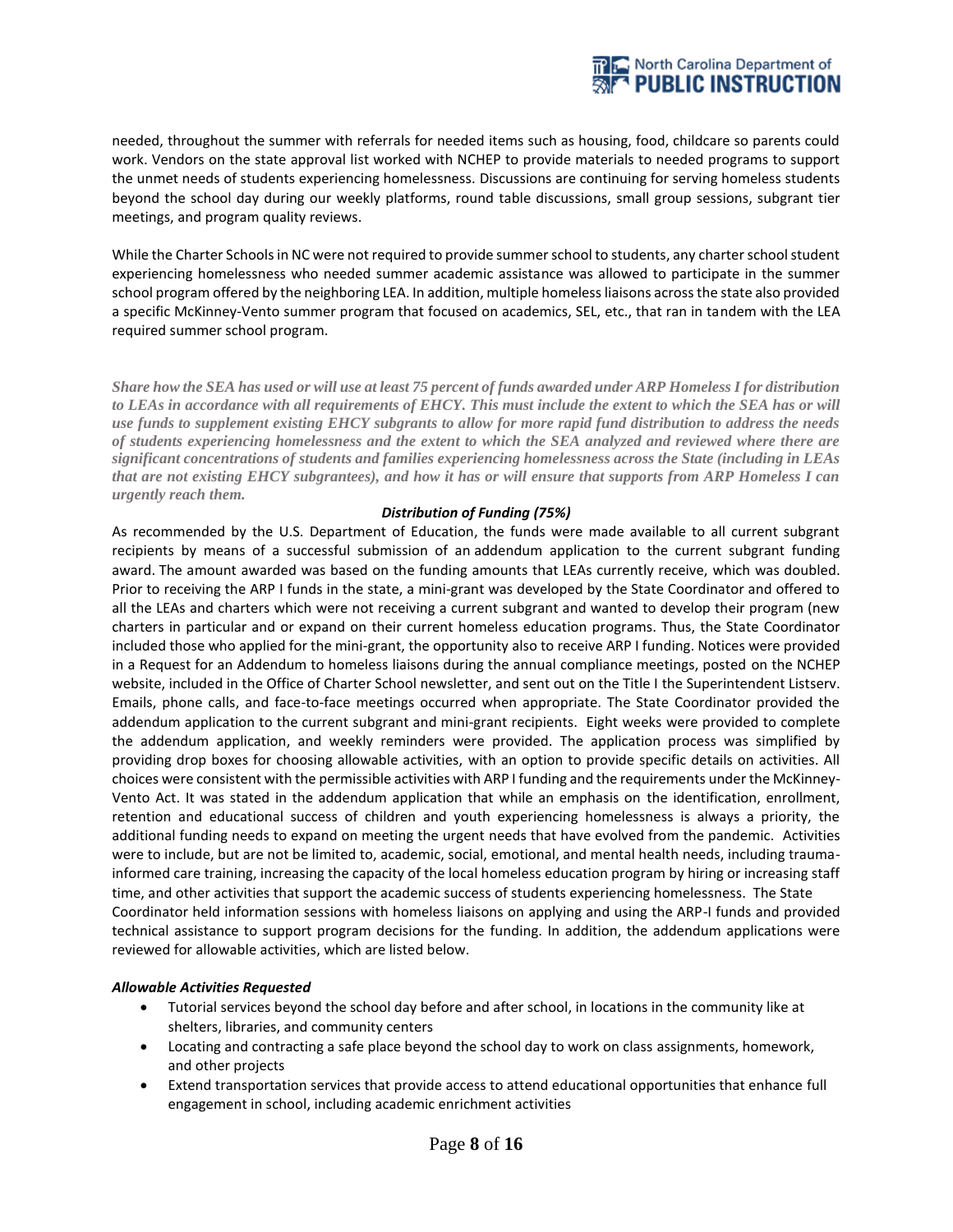

- Increase credit accrual opportunities to maximize academic success and graduation rates
- Prioritizing in-person learning opportunities and expand on current funding as needed
- Ensure students have access to connectivity, devices, and other technology to be connected to their schools, teachers, bus drivers, counselors, liaisons, and mentors
- Trauma-informed care, SEL, etc. for staff and the students
- For our unaccompanied homeless youth to have access to nutritional programs beyond the school day and shelter
- Increased staff time to provide training, technical assistance, support capacity-building, and engagement for the increased identification of and improve the academic success of students experiencing homelessness
- Hire a systems navigator for early education
- Hire a systems navigator for higher education
- Provide support for summer learning programs, including transportation needs
- Provide support for before and after learning programs, including transportation needs
- Contracting with community facilities to provide tutorial services, to provide space for student supplies, to complete homework or projects, receive tutoring or a quiet space with therapeutic supports
- Purchase PPE items and personal care items
- Providing wrap-around services; the services could be provided in collaboration with community-based organizations
- Contract with community-based organizations that support identify youth from historically underserved populations, including rural children and youth, Tribal children and youth, students of color, children and youth with disabilities, English learners, LGBTQ+ youth, and pregnant, parenting, or caregiving students, to connect them to educationally related supports and wrap-around services with local educational agencies

NCHEP analyzed statewide data to determine areas of specific concentrations of students identified as homeless. Review with homeless liaisons, including the subgrantees, of patterns in their data for under-identification and to assess needs of students impacted by the pandemic were conducted. This resulted in a total of 125 addendum applications being submitted by LEAs, charter schools, including Lab, ISD, and the virtual schools, with one consortium making up a total of three LEAs. The addendum applications were approved for funding by the State Coordinator then by the State Board of Education. The amount of funding to be awarded is 77% of the ARP I allocation to the state impacting 82.72% of the students identified in NC schools during the 2018-2019SY.

# **ARP Homeless II**

*Provide how the SEA will use up to 25 percent of funds awarded under ARP Homeless II for State-level activities to provide training, technical assistance, capacity-building, and engagement at the State and LEA levels, including support to LEAs to plan for and provide wrap-around services, in collaboration with State and local agencies, for the school year 2021-2022.*

# *State-Level Activities (25%)*

Funds provided by ARP II would allow the NCHEP to provide expansion on time and of activities that are addressed in the **Program Specialist of ARP** position mentioned in the ARP Homeless I section of this document. This includes but is not limited to providing meaningful professional development, training, technical assistance, and engagement of stakeholders at the local and state level. With the addition of an **Early Education Systems Navigator and a Higher Education Systems Navigator** in the Office of the State Coordinator, we will be able to be proactive in addressing the needs of children experiencing homelessness before the start of school as well as support students who transition to college, the military or workforce. Each position is described below. The positions will continue beyond the ARP I and II funding. They will be sustained through the annual state allocation earmarked for a state-level activity for the EHCY.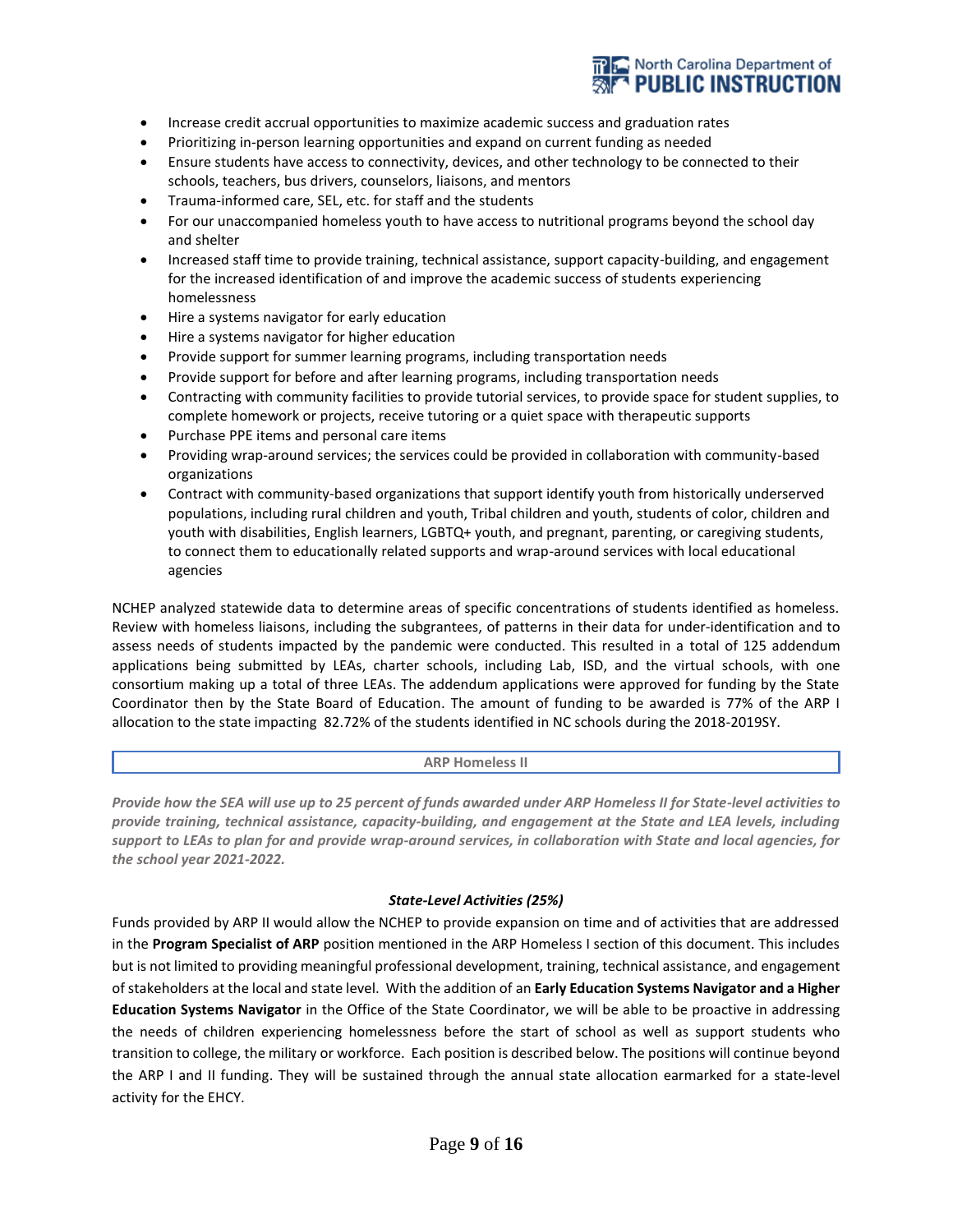

#### *Early Education Systems Navigator (EESN)*

The Office of the State Coordinator will hire an **Early Education System Navigator (EESN)**. As research has demonstrated, early childhood programs can change the trajectory of a child's life. Yet homelessness creates unique barriers to accessing and participating in early childhood programs. The US Department of Education's Early Childhood Homelessness state profiles revealed that, on average, only ten percent of young children experiencing homelessness are enrolled in Early Head Start, Head Start, or preschool programs. Increasing activities to identify and enroll families with young children will be critical to address the delays, needs, and impacts the pandemic has had on them. The EESN would be responsible for collaboration at the state level, working directly with Title I Preschool and the Head Start Office to address the needs of children impacted by homelessness. This would allow for collaboration throughout the state to share resources, provide professional development, and develop MOUs with one another. The EESN would work directly with homeless liaisons to ensure young children are identified and enrolled across the state. Professional development on making identifications and working with young children experiencing homelessness would be provided. The EESN would provide a system of resources for available services and rights of early learners experiencing homelessness. The EESN would work with district liaisons to create a local resource guide as well. The EESN would create guides to be shared with liaisons on preparing for the transition to kindergarten. A summer program template for early learners will be developed so that there is no learning loss. Additional, academic tutoring and age-appropriate packets, virtual or recorded lessons, and appropriate books for young learners will be made available for children experiencing homelessness. The EESN would use state data to assess needs, identify areas with higher identifications of early learners experiencing homelessness, and support homeless liaison's needs assessments. The program would focus on additional resources for ensuring slots are available in all Head Start, LEA preschool programs, and local childcare programs for young children experiencing homelessness. The launching of the early education and Head Start referral app will be a start to this process. Finally, the EESN would also collaborate with Migrant Education, Exceptional Children, Title I, transportation, and others to create or expand upon programs and transitions for these early learners.

#### *Higher Education Systems Navigator (HESN)*

Students experiencing homelessness face many barriers in their pursuit of higher education. The pandemic has created even more obstacles to their education, health, and safety. Postsecondary attainment is increasingly necessary to move out of poverty and homelessness and live a healthy, productive life. Yet, youth experiencing homelessness face barriers in transitioning from secondary to postsecondary education, as well as barriers to financial aid, college retention, and college completion. Adding the Higher Education Systems Navigator (HESN) position would help remove these barriers for students as they make this next step in their lives. The HESN would work with LEAs to ensure that unaccompanied homeless youth were being identified and provided a FAFSA

verification letter if they are Seniors. More extensive training would be provided to school counselors on carrying out their responsibilities under the McKinney-Vento Act, which states that school counselors must advise, prepare, and improve the readiness of homeless youth for college. 20 U.S.C. §6313(c)(3)(C)(ii). The HESN would work collaboratively with Higher Education Institutes, the NC State Education Assistance Authority, the College Foundation of NC, and national partners. This collaboration would allow for training to be developed and shared at the K-12 and Higher Education levels. The development of MOUs would be a priority in work as well. Collaboration on a resource guide for the student to use as they enter college could be developed. The HESN would work with local liaisons to create end-of-year surveys for seniors to verify their college plans. This would allow for a transition plan to be implemented to remove barriers that may occur over the summer. Senior safety packets would be provided with first aid supplies, hygiene supplies, bedding, and other items deemed useful. Collaboration with Migrant Education, Exceptional Children, CTE, Title I, and others willsupport the new position and help expand these students' programs and transition times. Students will have the opportunity to be assigned a mentor, participate in internships with businesses to learn skills and knowledge of a trait to determine interests in advancing their education beyond high school, the workforce, or entering the military. Students who are identified and are preparing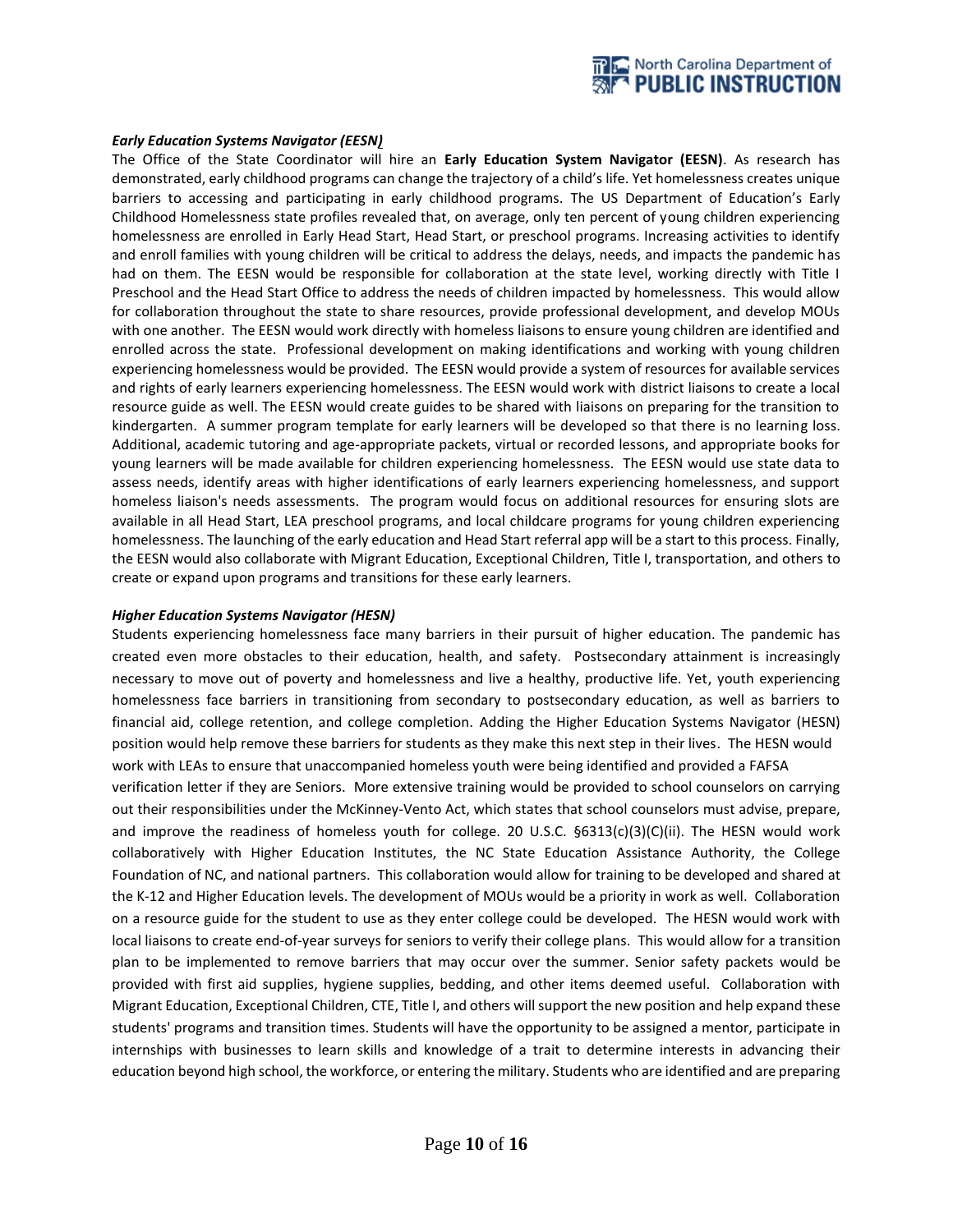

for college will have the opportunity to visit college campuses to learn about campus life, including the process for applying to the college, the financial aid process, housing options, and the campus services and resources that will be available to them. Additionally, students who are in high school and participate in an internship opportunity that offers a certification will be assisted to obtain the certificate as part of their learning and develop the tools needed to enter that field upon graduation. Finally, unaccompanied homeless youth of school age that has dropped out of school and want to reconnect to education will be provided assistance and support in the process. This would include collaboration with school staff such as counselors, school social workers, etc.

#### *Certification / Licensure*

McKinney-Vento students are a vulnerable population with unique needs. Therefore, those serving these students should have education in the helping and educational profession to meet all the unique needs of students experiencing homelessness effectively; thus, the State Coordinator will utilize funding to explore the process of and create a certification or add-on licensure for homeless education that homeless liaisons can obtain. Since NCHEP is housed at the University of North Carolina at Greensboro and with the National Center for Homeless Education. It is aligned with the right resources to make this project happen. Additionally, the certification would increase the knowledge and success of our homeless liaisons across the state. Our homeless liaisons hold a variety of titles in the districts, so adding the credentials to current licenses, CEUs, and other learning programs will lead to a higher standard for work and expertise of our liaisons which hold a variety of educational backgrounds and many times inherit the job, or it is an add on to other responsibilities. The establishment of a certification or licensure add-on will also support stability in homeless education. The cost for liaisons to participate in the program and receive certification will be fully covered by the ARP funding available for state-level activities.

# *Trauma-Informed-Care (T-I-C)*

Student homelessness correlates with other problems which have increased during the pandemic. Thus, the NCHEP will provide Trauma-Informed training for their leadership team members. The training will be comprehensive and ongoing. A certification of the T-I-C will be provided to participants to become trainers in T-I-C thus, training other district liaisons on the foundations of T-I-C and the skills needed to work successfully with identified children. In addition, this training will continue to provide the skills necessary for the homeless liaison to share with others who work with students experiencing homelessness in their LEAs. Despite immense barriers, students experiencing homelessness value education and the experience of being in school. Therefore, at the state and local levels, we will need liaisons to be well equipped with all the tools possible to provide this opportunity for them.

# *Pandemic & Future Disaster Readiness*

North Carolina experiences natural disasters such as tornadoes, wildfires, flooding, earthquakes, and especially hurricanes. ARP II funding will be used to create a disaster plan manual for district liaisons focusing on the pandemic and when multiple disasters strike. Plans and systems of work used by districts in the Eastern part of NC during more recent hurricanes will provide a foundation for this manual. The homeless liaisons with pandemic and disaster experience will support the project as it is being developed. The manual will provide guidance on identifying students, communications, tracking students, transportation, and using local, state, and national data to ensure success before, during, and beyond a pandemic. Templates for forms will be created. Having this manual in place will help ensure that districts are prepared to serve student's critical needs during a time of any emergency.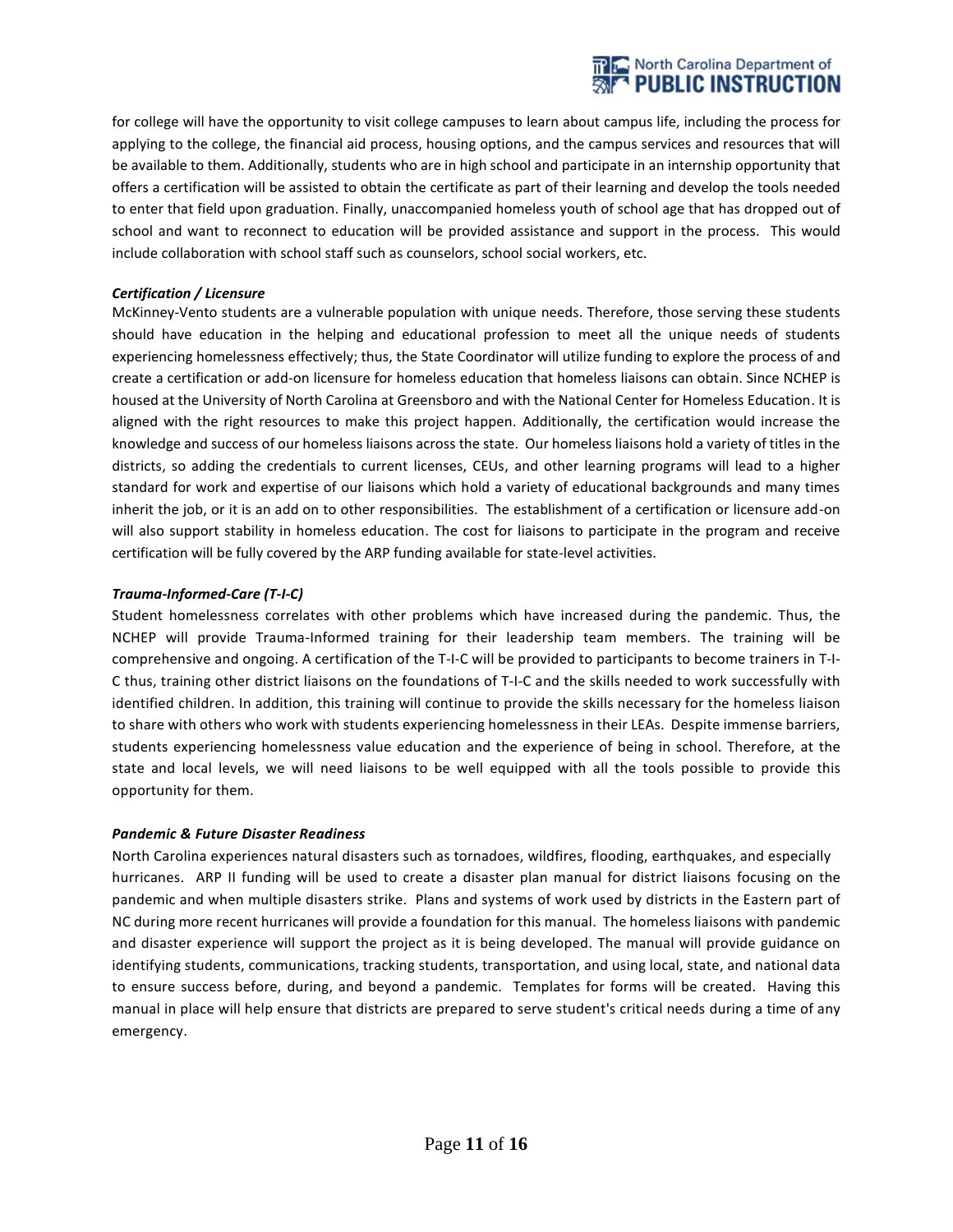

#### *Mentor-Mentee Program*

The State Coordinator will create a mentor-mentee program for our homeless liaisons throughout the state. This program would connect seasoned homeless liaisons, particularly from the Leadership Team, to mentor new liaisons. While NCHEP supports the needs of liaisons being new and having someone who is in a similar role to talk with about the program, to process a case, discuss compliance issues or have to review a report or attend a meeting provides support to a program in education that is limited in resources and supports at the local level. The mentor-mentee program would provide a stipend to mentors for the time spent working with their mentees and in their regions of the state. During this time, mentors would do regular check-ins by phone, email, site visits, meet with them quarterly to provide professional support, share resources, and offer encouragement, direction, and growth. Focus areas would be in the priority areas of homeless education that include data collection, funding, program development, including needs assessments, monitoring, and training requirements.

*Describe how the SEA will use at least 75 percent of funds awarded under ARP Homeless II for distribution to LEAs in accordance with the final requirements. This must include a description of how the SEA will distribute funds in accordance with the required formula to address the needs of students experiencing homelessness and the extent to which the SEA has encouraged or will encourage the creation of consortia for those LEAs that may not meet the required minimum formula amount.*

The ARP II funds will be available in CCIP. The formula is based on the 50% in proportion to the number of homeless children and youth identified by each LEA relative to all LEAs in the State, using the greater number of homeless children and youth in either the 2018-2019SY or in the 2019-2020SY in each LEA. In addition, NCHEP will encourage districts with funding levels below the threshold to participate in a consortium to receive funds and to work with one another on projects, trainings, community partnerships, including with charter schools in county seats, to reduce duplication, enhance communication, remove barriers to students, and work towards student recovery from the pandemic.

# *Distribution of Funding (75%)*

The State Coordinator's Office has conducted consultations with homeless liaisons to obtain feedback on the program and student needs, discuss funding opportunities with ARP, address concerns for meeting students' needs, and gather information on ARP I and II's intended uses funding.

#### *Grant Process*

- Develop Allotment Policy details and obtain State Board of Education approval
- Review current requirements of funding and the existing platform for the McKinney-Vento subgrant process to develop questions for ARP II
- Develop a training session for homeless liaisons about ARP II funding, including allowabilitites, applying in CCIP, and reporting requirements
- Set up registration for training sessions
- Listserv notice released on upcoming information sessions/registration
- Inform finance of funding process and requirements
- Training documents and information posted to the website
- Information sessions for liaisons and Title I Directors that are regionally based and are face to face meetings and recorded virtual sessions for later review
- Launch CCIP application process
- Provide information and technical assistance to liaisons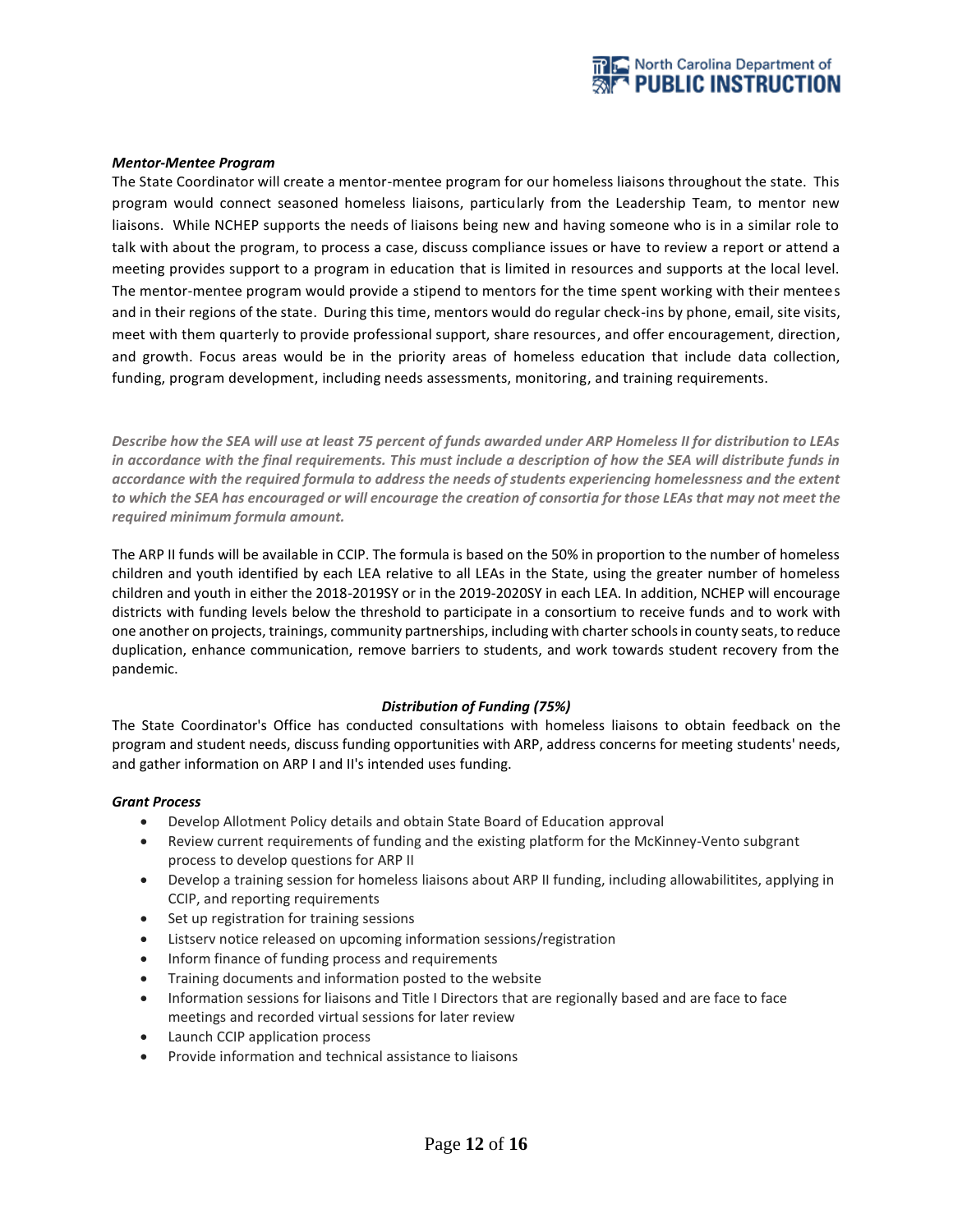

- Develop an FAQ, address concerns during the application process
- Review applications for alignment with local plans, allowable activities, and services; feedback and approvals provided by the State Coordinator and allocations through CCIP and notification to Superintendent of each applicant
- Approval of all budgets completed; GAN letters provided to approved applicants
- Monitoring
- End of Year Reports
- Provide ongoing support to grantees through technical assistance calls, meetings, etc.

#### *Formula for Funding*

- Title I set-aside dollars, along with student identification counts from the 2018-2019SY or 2019-2020SY, will be used to formulate the award amounts for the competition.
- All LEAs and charter schools will be encouraged to apply for funding to increase awareness and identification rates within their districts.

#### *Encouraging Consortia's*

Currently, NC has one consortium made up of three LEAs with the 2020-2023SY McKinney-Vento subgrants. Discussion of forming a consortium takes place with all LEAs and charter schools during meetings about available funding as well as with those who demonstrate an interest in applying for federal funding but who fall short of the minimum student count for the lowest funding tier. Encouragement and information will continue to be provided in all discussions and meetings with the LEAs and charter schools to form consortia when possible.

To enhance consortia's, the state will continue to provide those schools with low numbers of students identified as homeless the opportunity to expand their programs by working with others. Lower funding amounts will be provided to districts to come together to provide training, offer programs and services to students experiencing homelessness by collaborating internally and externally. This may include student peer groups focused on developing social and emotional skills, student peer groups working on projects for the community, student peer groups having a safe place beyond school hours to go such as with the Boys & Girls Clubs, YMCA, Scout Programs, or other programs that promote as well as support student development and their interest in areas such as but not limited to sports and athletics, performing arts, music, science, history, culinary arts, mechanical, medical, etc. All costs for working with and supporting students would be grant-funded. Districts working with community programs will be strongly encouraged to work with those that are well-positioned to identify children and youth experiencing homelessness in historically underserved populations such as rural children and youth, Tribal children and youth, students of color, children, and youth with disabilities, English learners, LGBTQ+ youth, and pregnant, parenting, or caregiving students experiencing homelessness, and connect them to educationally-related support and wrap-around services.

**ARP Homeless I & ARP Homeless II**

*Explain how the SEA will ensure that ARP-HCY supplements the support and services provided with ARP ESSER*  funds and does not replace the use of ARP ESSER funds to support the needs of students experiencing *homelessness.*

NCHEP will provide technical assistance during the funding application process and the funding period through individual calls, Tuesday Talks, New Homeless Liaison Training, Compliance Forums, and Program Quality Reviews (monitoring). Additional support will be provided in the annual funding meetings offered by the State Coordinator, feedback from yearly reporting, and reviewing local data to support liaisons in understanding identification and supporting the needs of students experiencing homelessness. The array of technical assistance will ensure that LEAs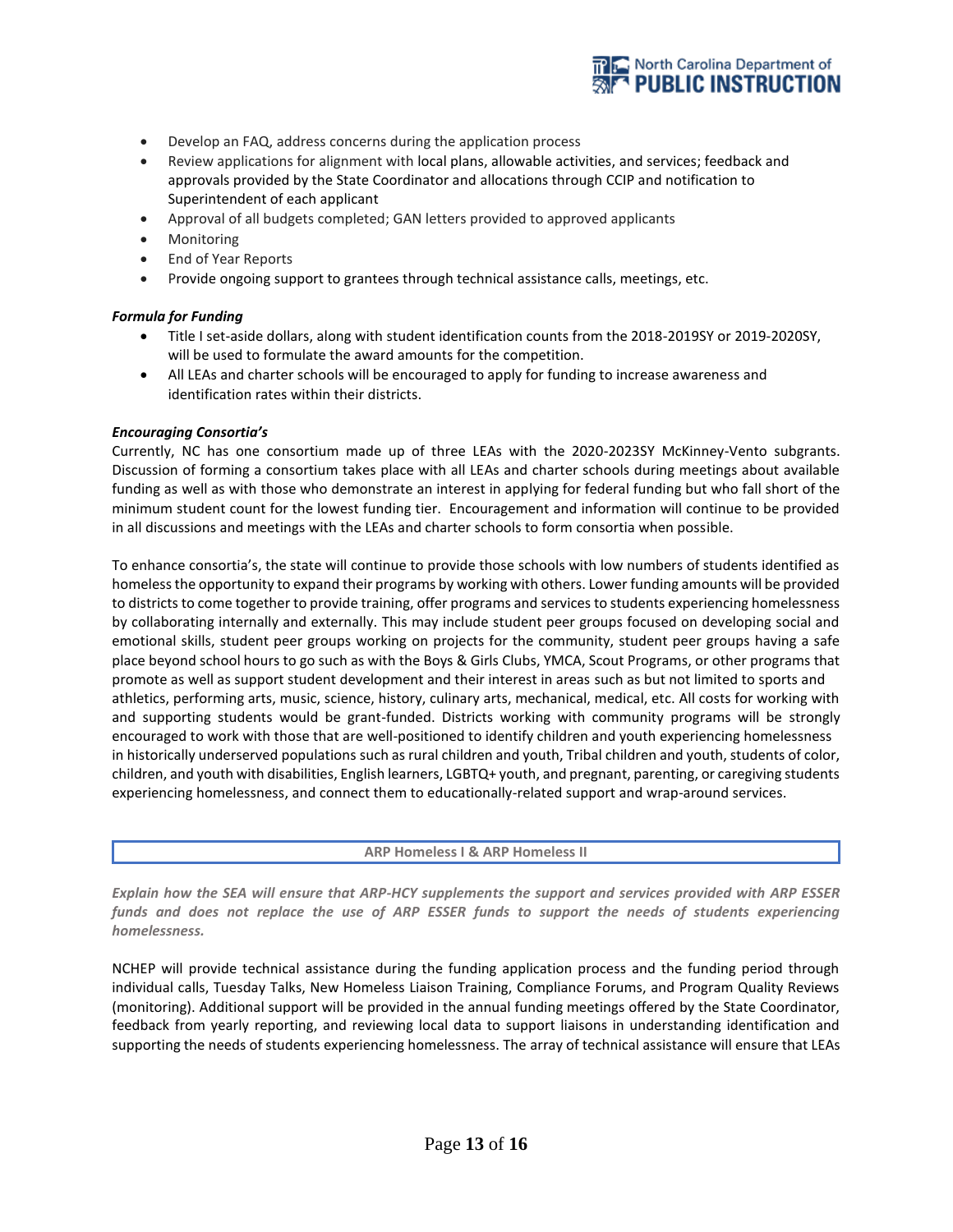

understand that funds may be used for any of the sixteen activities uses permitted by the McKinney-Vento Act and those in ARP. In addition, technical assistance will be provided on analyzing the needs of students for determining how to use funds for other extraordinary or emergency assistance needs and to ensure costs are reasonable, necessary and supplement the support and services while aligning with allowable uses. In making available ARP-I funding, NCHEP has already begun to work with liaisons across the state to educate them on the differences between the two funding sources (ESSER and ARP). For example, supplemental transportation costs and other expenses needed to support student learning and to expand on the summer program were conducted depending on the LEA. The expansion of staff time for outreach, identification, and to address student needs that were impacted by the pandemic occurred in LEAs as needed as well.

# *Ensuring Supplements*

- Individual technical assistance through calls, emails, on-site visits, and virtual meetings
- Group discussions and trainings during the quarterly Leadership Team meeting, Tuesday Talks, New Homeless Liaison training for LEAs, New Homeless Liaison training for Charters, regional compliance forums, regional round table discussions, and New Title I Directors Institute

#### *Continuing Guidance*

- Annual NCHEP Learning Institute for LEAs
- Annual NCHEP Learning Institute for Charters
- Annual NCHEP subgrantee funding meeting
- Program Quality Reviews (monitoring) through individual and small group
- Guidance tools will be created and made available to all homeless liaisons through dissemination through meetings, email, Listservs, and posting to the NCHEP website

*The extent to which the SEA will use its State-level activities funds to award subgrants or contracts to communitybased organizations that are well-positioned to identify children and youth experiencing homelessness in historically underserved populations such as rural children and youth, Tribal children and youth, students of color, children and youth with disabilities, English learners, LGBTQ+ youth, and pregnant, parenting, or caregiving students experiencing homelessness, and connect them to educationally-related support and wrap-around services.*

# *Contracts to Community-Based Organizations (C-B-O)*

With the additional position of an Early Education System Navigator, state funds will support the collaborative efforts with the Title I preschool office and local programs, the Head Start State Office and local programs, the NC Child Care Resource and Referral (CCR&R), NC Pre-K, higher education institutes, Yay Babies of NC, and other early education Community-Based Organizations (C-B-O) partners that the State Coordinator identifies. These partners in education are well established to identify students experiencing homelessness in historically underserved populations, such as rural communities and those in communities of color, which will connect them to educationally-related support and wrap-around services. Working collaboratively will allow information with families to be shared to meet all the students' needs and resources to be leveraged and not duplicated. In addition, this position will open the door for more opportunities to collaborate with Migrant Education, Exceptional Children, Governor's Interagency Coordinating Council for Children (ICC), and mental health services, and others supporting and working with early learners. The State Coordinator's Office will collect data, assess what is learned by the efforts conducted with ARP funding for these initiatives, and utilize the findings to continue services beyond the ARP funding.

Navigating the transition of the next chapter after high school can be confusing to all students but mainly a student experiencing homelessness. The Higher Education System Navigator would collaborate with programs at the local, state, and national level, including the Post-Secondary Institutes in the state, to ensure the barriers for NC students wanting to attend college are removed. The opportunity to work together to ensure successful transitions in these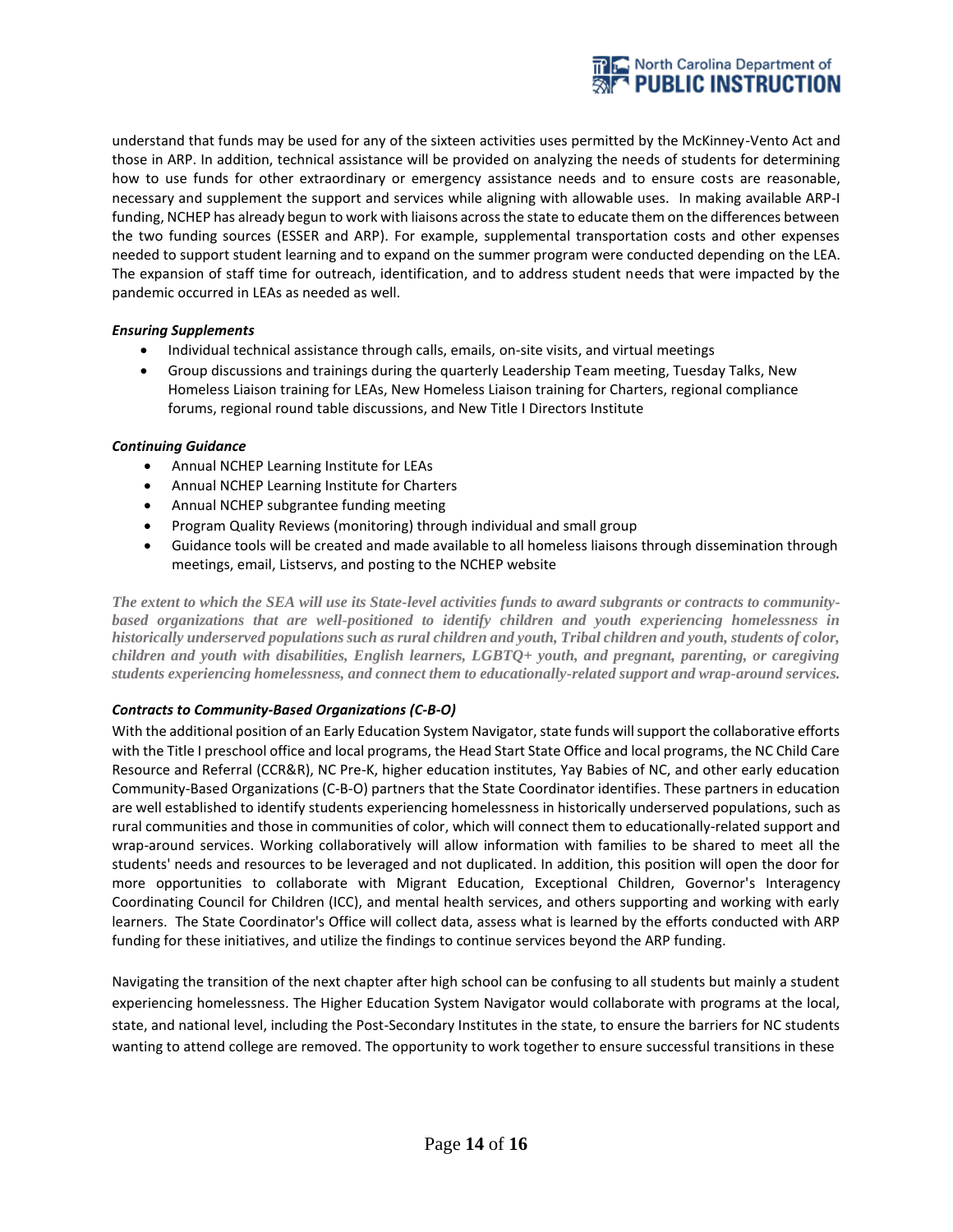

vulnerable populations would be valuable to all participating programs. Thus, Community Based Organizations (C-B-O) will also play a significant part in these efforts and will be included. The C-O-B partners will be programs that provide shelter and services to homeless youth, those that offer mentorship, academic, and life skills in educational settings and provide meaningful experiences to help aspire student achievement in their academic and personal goals. Opportunities for an LEA and C-B-O to work together to review the academic, personal interests, social, and emotional needs, and other supports of students experiencing homelessness, especially those impacted by the pandemic will occur. The collection and review of data to develop action plans will be required for partnerships and the contracting of services. The State Coordinator's Office will conduct an annual report to be completed by any contracts awarded. The assessment of results will determine the TA that NCHEP may need to provide. The State Coordinator will develop long-term action steps to continue successful initiatives beyond the ARP funding, which will be critical for supporting our students and their success in school.

# *Connecting to Educationally Related Support & Wrap-Around Services*

The State Coordinator participates in weekly COVID-19 State Leadership meetings and monthly Balance of State meetings with the NC Coalition to End Homelessness (NCCEH). In addition, a series of collaborative sessions to provide opportunities for homeless liaisons and those working in the housing services agencies to develop meaningful relationships in serving students and families experiencing homelessness is conducted annually during state-level meetings. One outcome of focus will be the development of a centralized identification/referral protocol whereby housing agencies can make referrals to liaisons and vice versa. The NCHEP will pilot a Head Start app that will provide referrals for homeless liaisons to connect to local early education programs that have openings, waiting lists, and homeless students on a priority list.

*Provide how the SEA will encourage LEAs to award contracts to community-based organizations to help identify and support historically underserved populations experiencing homelessness.*

# *Encouraging LEAs to Award Community-Based Organizations*

LEAs will be provided training and technical assistance on external collaborations by the State Coordinator's Office before applying for ARP II funding in CCIP. A prompt application process requires collaborative efforts with community-based organizations, especially those with underserved populations. Training at the time of applying and after funding is provided will include guidance on working with local organizations that are well established in the community and support liaisons with their knowledge of families and unaccompanied homeless youth that may be experiencing homelessness. Discussion of the advantages of such partnerships with liaisons during individual technical assistance (calls/emails/virtual & in-person meetings) as well as through group meetings (Learning Institute, regional compliance forums, regional round tables) will occur, and the coordination efforts will be documented to share across the state. Finally, the State Coordinator 's office will work with state partners to host a regionally and or statewide networking opportunity. As a result, all homeless service providers become familiar with local services and available and appropriate agencies for supporting their identified students and families. The development of Action Plans, MOU's, and communication tools will be strongly encouraged. Examples and best practices will be posted to the NCHEP website. Further recommendations to liaisons are listed below.

# *Collaborations Recommendations*

- Working collaboratively with local Boys and Girls Club, YMCAs, or community centers to provide tutors, service HUBS, family nights, awareness events, supplies, and technical assistance centers
- Creating homework/study rooms in local homeless shelters